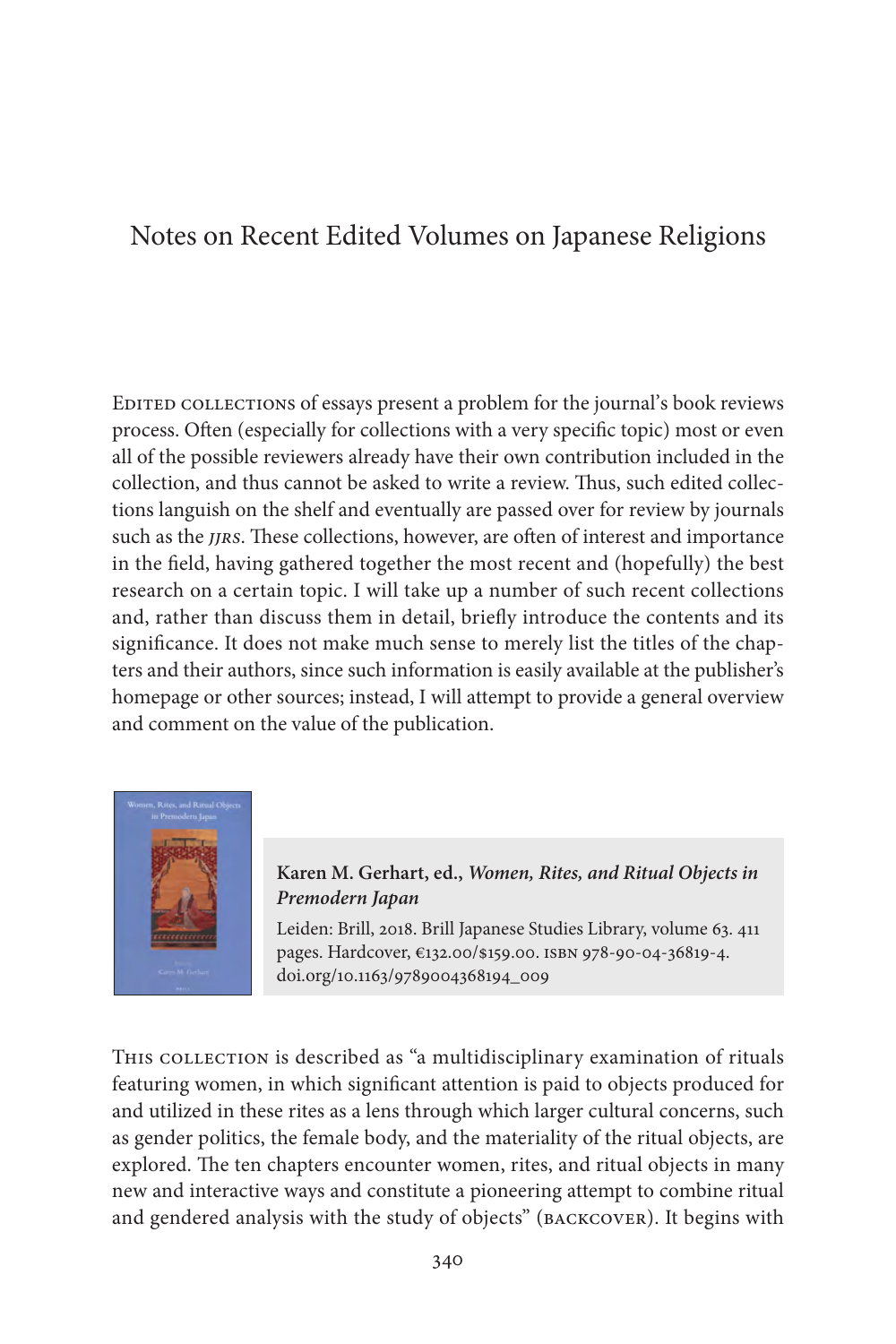a feisty prologue by Barbara Ruch (whose edited collection *Engendering Faith: Women and Buddhism in Premodern Japan* [2003] was a landmark in this area), which shows how far the study of women in Japanese religions has progressed from even the quite recent past. The list of contributors reads like a "who's who" of current researchers bringing to light the role and contributions of women in Japanese religions: Anna Andreeva, Monica Bethe, Patricia Fister, Sherry Fowler, Karen M. Gerhart, Hank Glassman, Naoko Gunji, Elizabeth Morrissey, Chari Pradel, Barbara Ruch, and Elizabeth Self. Topics include esoteric rituals for women, Kannon as a female icon, the Zen nun Mugai Nyodai, religious aspects of retired empresses and mothers of emperors, and much more. This collection reveals the wealth of material available for research on women—in this case focusing on ritual—and presents a challenge and opens the possibilities for further studies.



## **Fabio Rambelli, ed.,** *The Sea and the Sacred in Japan: Aspects of Maritime Religion*

London and NY: Bloomsbury Academic, 2018. Bloomsbury Shinto Studies. 296 pages. Hardcover, EPUB, PDF, and paperback, £100.00. ISBN 9781350062856.



**Fabio Rambelli, ed.,** *Spirits and Animism in Contemporary Japan: The Invisible Empire*

London and NY: Bloomsbury Academic, 2019. Bloomsbury Shinto Studies. 240 pages. Hardcover, EPUB, PDF, and paperback, £85.00. isbn 9781350097094.

FABIO RAMBELLI has certainly been busy, not only in composing his own books but also in editing a number of collections. These two volumes are from Bloomsbury, a publisher that has happily leveraged their success with the Harry Potter books to support a large number of academic publications, such as a series on Shinto Studies currently in twenty volumes, including *The Sea and the Sacred in Japan*. This volume "is the first book to focus on the role of the sea in Japanese religions. While many leading Shinto deities tend to be understood today as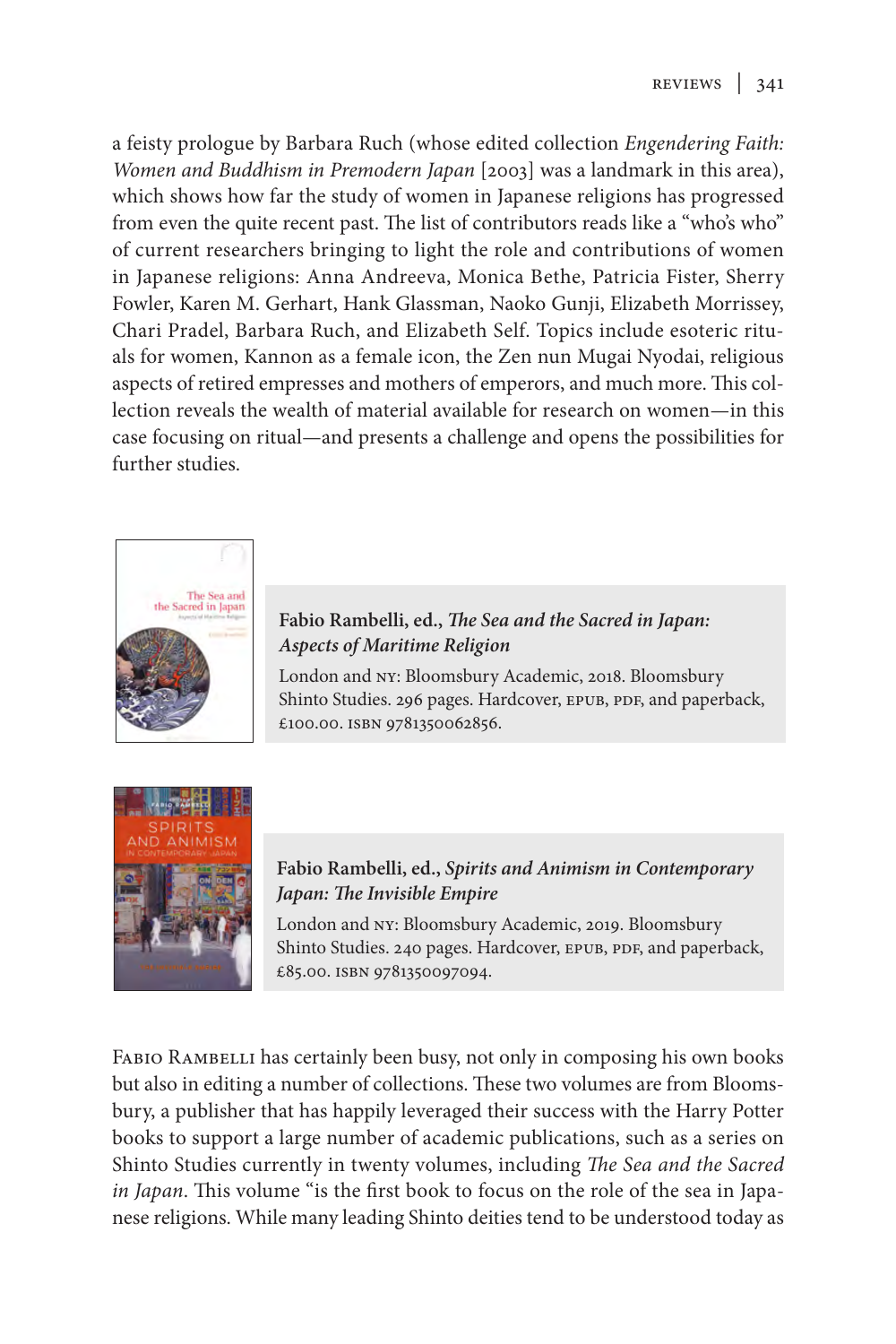unrelated to the sea, and mountains are considered the privileged sites of sacredness, this book provides new ways to understand Japanese religious culture and history. Scholars from North America, Japan and Europe explore the sea and the sacred in relation to history, culture, politics, geography, worldviews and cosmology, space and borders, and ritual practices and doctrines. Examples include Japanese indigenous conceptualizations of the sea from the Middle Ages to the 20th century; ancient sea myths and rituals; sea deities and sea cults; the role of the sea in Buddhist cosmology; and the international dimension of Japanese Buddhism and its maritime imaginary" (BACKCOVER). One of the features of this collection is the inclusion of translations of many articles by Japanese scholars (such as Ōuchi Fumi and Abe Yasurō), thus providing the fruits of recent research by Japanese as well as young (and some not-so-young) Western scholars. The essays are organized under four general topics: (1) Ancient Sea Myths and Rituals and Their Reinterpretations, (2) Sea Deities and Sea Cults, (3) Buddhism and Japan in the Global Ocean, and (4) Interpretive Constructs.

*Spirits and Animism in Contemporary Japan* "draws attention to a striking aspect of contemporary Japanese culture: the prevalence of discussions and representations of 'spirits' (*tama* or *tamashii*). Ancestor cults have played a central role in Japanese culture and religion for many centuries; in recent decades, however, other phenomena have expanded and diversified the realm of Japanese animism. For example, many manga, anime, TV shows, literature, and art works deal with spirits, ghosts, or with an invisible dimension of reality. International contributors ask to what extent these are cultural forms created by the media for consumption, rather than manifestations of 'traditional' ancestral spirituality in their adaptations to contemporary society." Thus, this collection "considers the modes of representations and the possible cultural meanings of spirits, as well as the metaphysical implications of contemporary Japanese ideas about spirits. The chapters offer analyses of specific cases of 'animistic attitudes' in which the presence of spirits and spiritual forces is alleged, and attempt to trace cultural genealogies of those attitudes. In particular, they present various modes of representation of spirits (in contemporary art, architecture, visual culture, cinema, literature, diffuse spirituality) while at the same time addressing their underlying intellectual and religious assumptions" (backcover). As with the collections mentioned above, this volume brings together research from many promising young researchers who take a fresh look at the role of religion (in this case focusing on "spirits") in modern and contemporary Japanese society.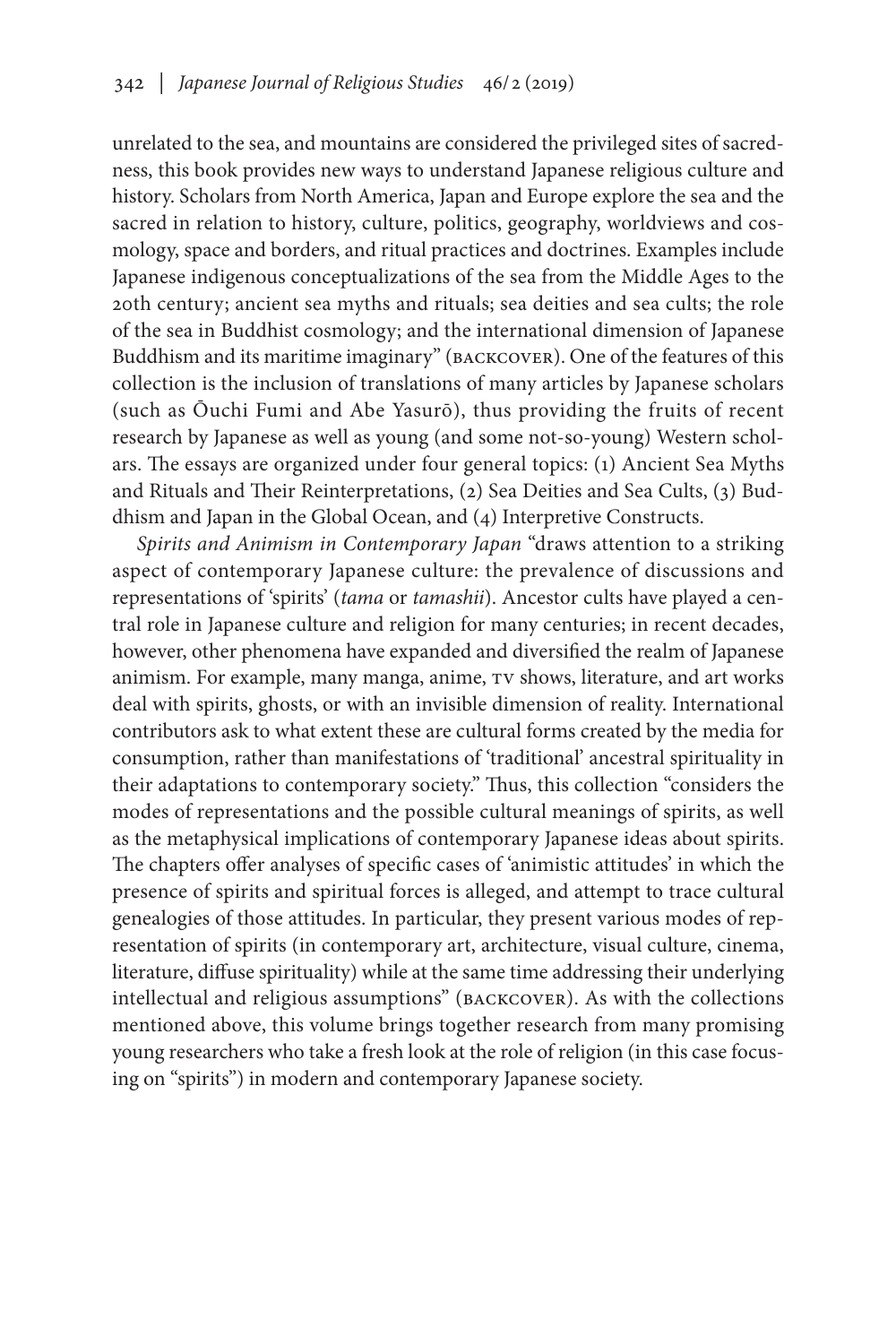

**Orion Klautau, ed.,** *Sengo rekishigaku to Nihon Bukkyō* 「戦後歴史学と日本仏教」**(Postwar Historiography and Japanese Buddhism)**

Kyoto: Hōzōkan, 2016. 381 pages. Paperback, ¥3,800. isbn 978-4 -8318-5544-2.

This volume is a collection of fifteen essays on the same number of important scholars of history and Buddhism from the postwar period written by current scholars, beginning with essays on Ienaga Saburō by Sueki Fumihiko, on Hattori Shisō by Kirihara Kenshin, on Inoue Mitsusada by Taira Masayuki, on Tamamuro Taijō by Hayashi Makoto, and so forth, finishing with essays on Tamura Yoshirō by Hanano Jūdō and on Kuroda Toshio by Satō Hiroo. Thus, we are presented not only with the background and contribution of influential postwar scholars, but also the perspective and insights of many of the best current scholars of history and religion in Japan. The volume opens with an introduction by the editor Orion Klautau, fresh off his PhD work at Tohoku University. This is an intriguing collection that provides a look behind the curtain at many of the major postwar scholars of Japanese religion—their background, their work, their ideas, and their influence. This is not a book that can be used as an undergraduate or even graduate seminar textbook, but it should be on hand for reference by (and inspiration for) scholars of Japanese history and religion.



**Ōtani Eiichi** 大谷栄一**, Kikuchi Akira** 菊池 暁**, and Nagaoka Takashi** 長岡 崇**, eds.,** *Nihon shūkyōshi no kīwādo: Kindaishugi o koete*「日本宗教史のキーワード―近代主義を超えて」 **(Keywords in the History of Japanese Religions: Beyond Modernism)**

Tokyo: Keiō Gijyuku Daigaku Shuppankai, 2018. 441 pages. Paperback, ¥2,900. isbn 978-4-7664-2535-2.

This handy volume contains new summaries of fifty-three "key" words or concepts considered important for understanding Japanese religions, while attempting to go "beyond the modernist" (*kindaishugi* 近代主義) or "assumed" (*jōshiki* 常識) understanding of these terms in the past hundred years or so. In their introduction, the editors provide a succinct summary of their goal of going beyond considering religion merely in terms of Western categories (such as viewing the